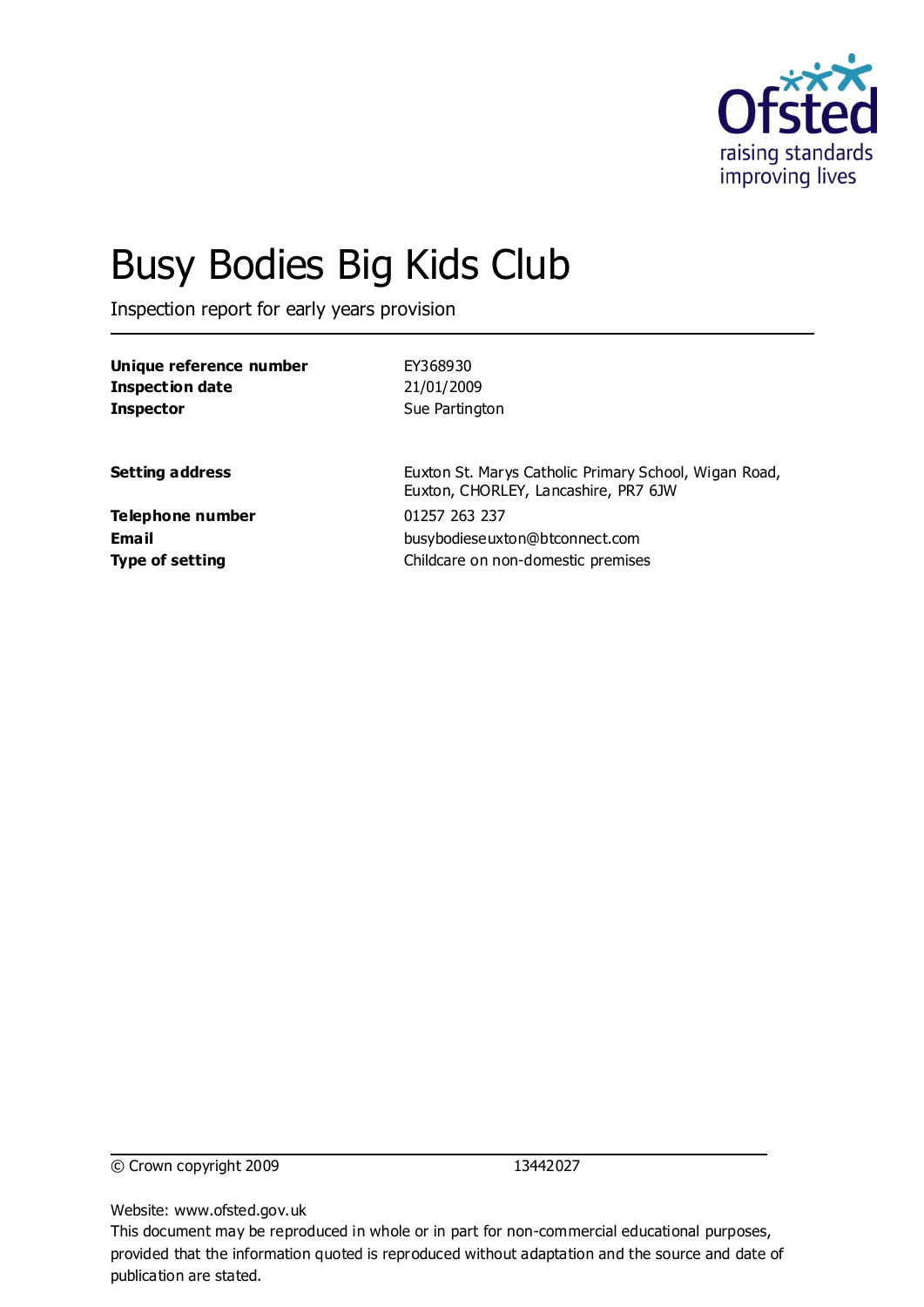### **Introduction**

This inspection was carried out by Ofsted under Sections 49 and 50 of the Childcare Act 2006 on the quality and standards of the registered early years provision. 'Early years provision' refers to provision regulated by Ofsted for children from birth to 31 August following their fifth birthday (the early years age group). The registered person must ensure that this provision complies with the statutory framework for children's learning, development and welfare, known as the *Early* Years Foundation Stage.

The report includes information on any complaints about the childcare provision which Ofsted has received since the last inspection or registration whichever is the later, which require Ofsted or the provider to take action in Annex C.

The provider must provide a copy of this report to all parents with children at the setting where reasonably practicable. The provider must provide a copy of the report to any other person who asks for one, but may charge a fee for this service (The Childcare (Inspection) Regulations 2008 regulations 9 and 10).

Children only attend this setting before and/or after the school day and/or during the school holidays. The judgements in this report reflect the quality of early years provision offered to children during those periods.

The setting also makes provision for children older than the early years age group which is registered on the voluntary and/or compulsory part(s) of the Childcare Register. This report does not include an evaluation of that provision, but a comment about compliance with the requirements of the Childcare Register is included in Annex B.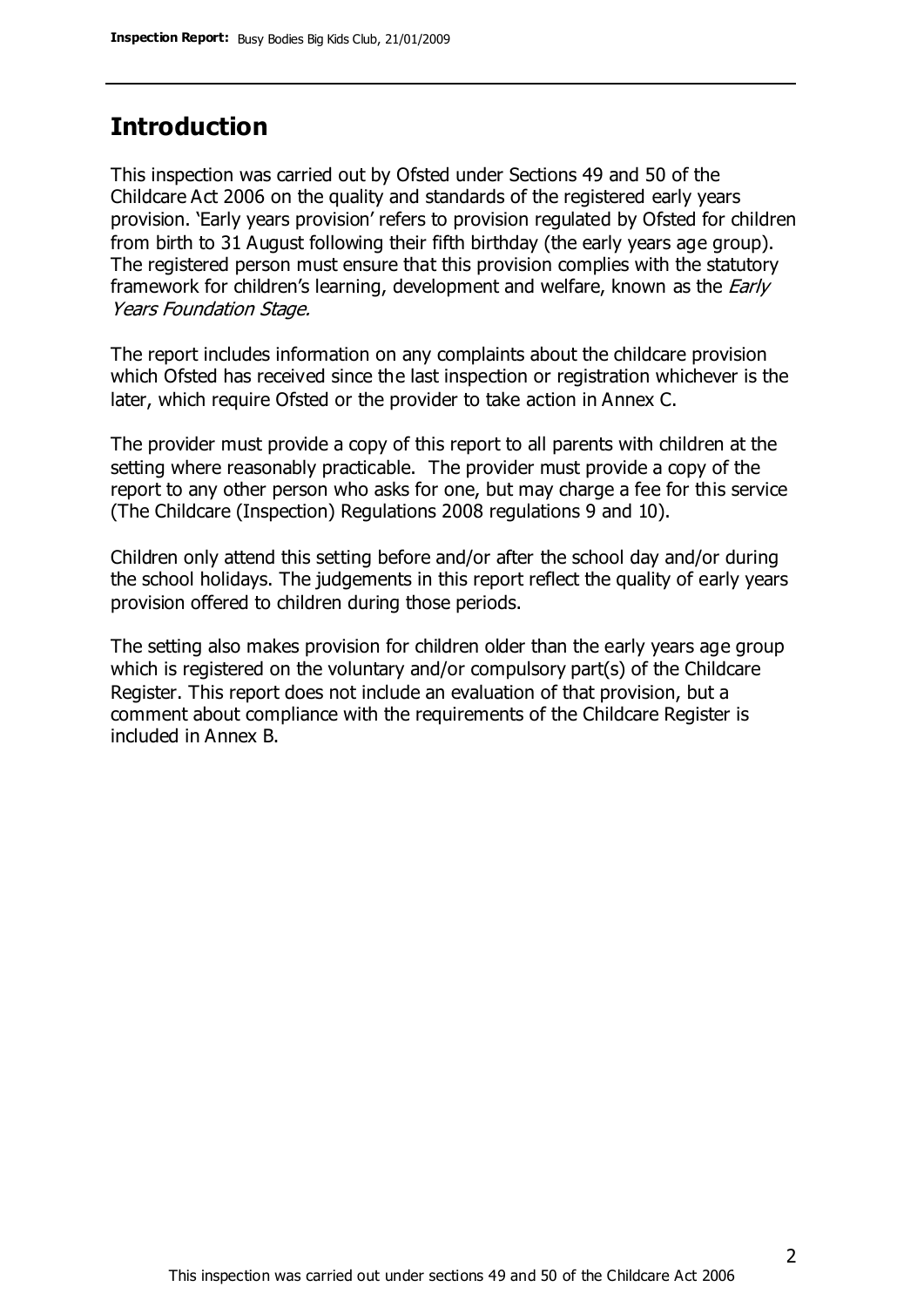### **Description of the setting**

Busy Bodies Big Kids Club opened in 2008 following a move from Busy Bodies Nursery where it has operated since 1998. It is run by Busy Bodies (Euxton) Ltd. It is situated in a single storey modular building in the grounds of Euxton St Mary's Catholic Primary School in Chorley, Lancashire. It has use of secure outdoor play areas. It is open each weekday from 08.00 to 09.00 and 15.30 to 18.00 during term times. Holiday care is available from 08.00 to 18.00.

The club is registered on the Early Years Register. It is also registered with Ofsted on the compulsory and voluntary parts of the Childcare Register. A maximum of 40 children may attend at any one time. There are currently 41 children aged from four to under eight years on roll, of whom nine are in the early years age group and attend for a variety of sessions. The club supports children with learning difficulties and/or disabilities.

There are four members of staff, all of whom hold appropriate early years qualifications. The setting receives support from the local authority.

### **Overall effectiveness of the early years provision**

Overall, the quality of the provision is good. Children are making good progress in their learning and development and their welfare is very well promoted. They are cared for in a safe and stimulating environment where their individual needs are considered and met. Children are happy, settled and confident in their surroundings. Good information is shared with parents and other professionals ensuring consistency of care. Systems for self-evaluation are in the early stages and staff have identified strengths and well targeted areas for improvement.

### **What steps need to be taken to improve provision further?**

To further improve the early years provision the registered person should:

enhance the systems for observation and assessment to plan for children's next steps to ensure they achieve as much as they can in relation to their starting points and capabilities.

# **The leadership and management of the early years provision**

Comprehensively written policies and procedures are in place including child protection and they effectively contribute toward positive outcomes for children. Records and documents are well organised and stored securely to maintain confidentiality. The group considers a safe environment and has taken the necessary steps to minimise hazards to the children, for instance, risk assessments are effective and therefore children's safety is enhanced.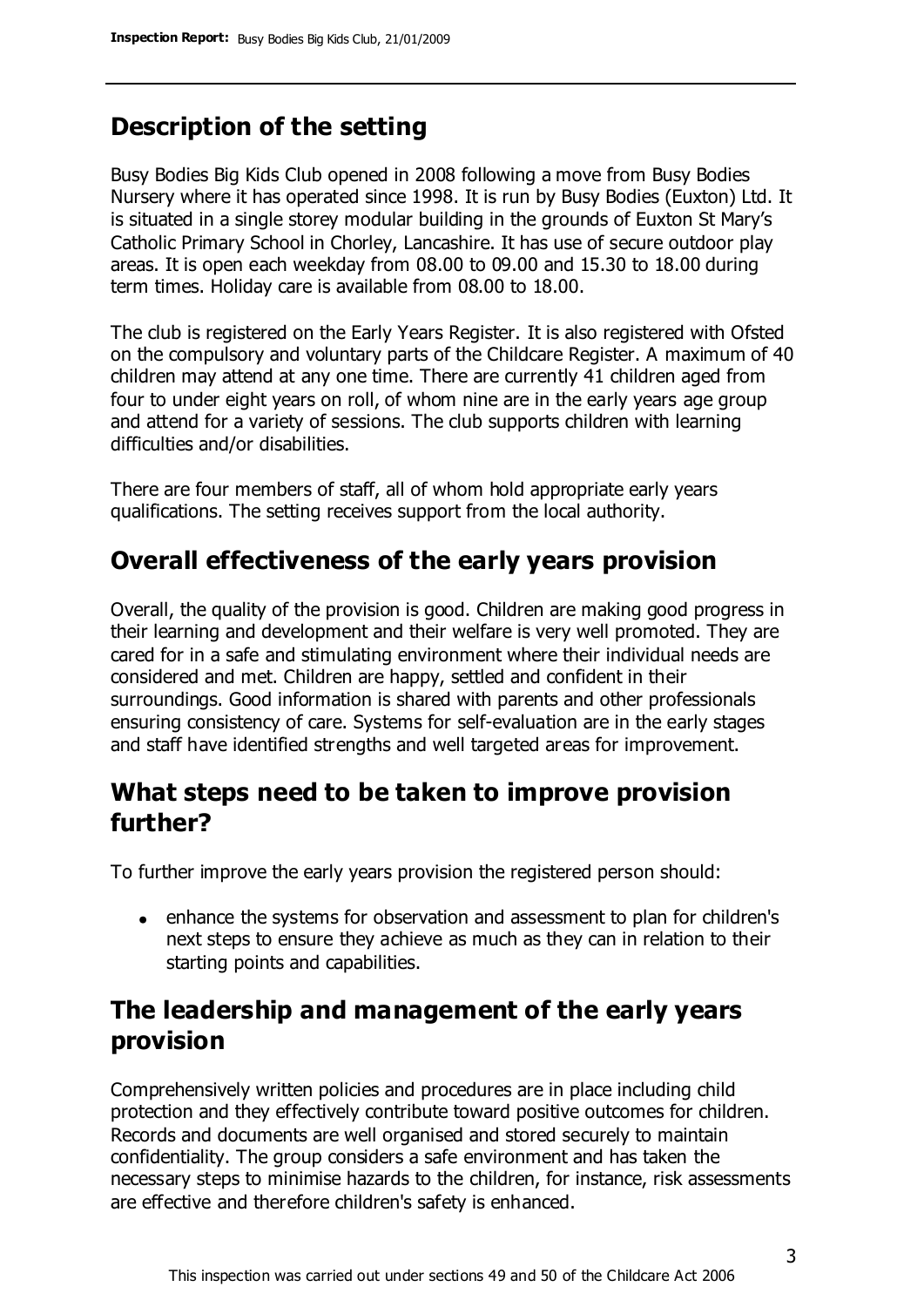An inclusive and welcoming service is provided for all children. The setting gathers information from parents to ensure they have a good awareness of each child's starting points and staff take time each day to discuss children's progress and development with them. Activities are planned around children's needs and interests and staff are beginning to observe and assess. They use their good links with school to find out about individual children's needs and to complement and continue children's activities. For example, staff use school newsletters to find out current themes and events, and when children take a keen interest in activities during the school day they are able to complete them at the club. The setting's policies and procedures, which include information if they wish to make a complaint, are available to parents on the notice board and on request.

Self-evaluation is accurate, which is enabling the setting to identify areas for improvement. Staff make good use of children's views to make changes. For example, children have contributed to plans to make a garden area within the outdoor grounds. Continuous training enables staff to enhance their knowledge and skills. For example, by updating their safeguarding training they ensure they are following the most up to date local procedures to promote children's welfare.

# **The quality and standards of the early years provision**

Children are happy, confident and settled in the provision and are making good progress towards the Early Years Foundation Stage. The premises are organised to give children opportunities to move around freely, and resources are attractively stored which enables easy access to encourage children's independence. A structured daily routine promotes children's welfare, meets their needs and covers all areas of learning. They are given individual support in an environment that promotes all aspects of their learning and development, however, the current system for observing and assessing what children can do does not predict the next steps in learning. Consequently, planning is not individualised.

The routine of the group is planned to ensure that children have daily exercise and opportunities for exploration and extending their gross motor skills. Children choose to play outdoors where they are able to run, play ball games or skip. Alternatively they choose a quieter activity such as table games, construction, playing chess or reading a book. Children are learning about the wider world as they celebrate Chinese New Year. They have devised their own plan of activities and displayed this in the craft area. Children have decided to make a dragon out of papier-mâché, cut straight lines to make lanterns and are learning to sew making a purse. Children are completely relaxed and fully engaged in self-chosen activities. This is because staff are skilful in standing back, to allow children's natural curiosity to be stimulated with the resources on offer. Staff are very well deployed between the areas and take turns when asked, to be involved in active or quiet play. Interaction between the staff and the children is good, for instance, during a board game children enjoy counting the number of properties they have bought and the money they have made. They take great delight in becoming the winner.

Children's good health is effectively promoted. They learn about being healthy through the good opportunities they have for outside play and because they make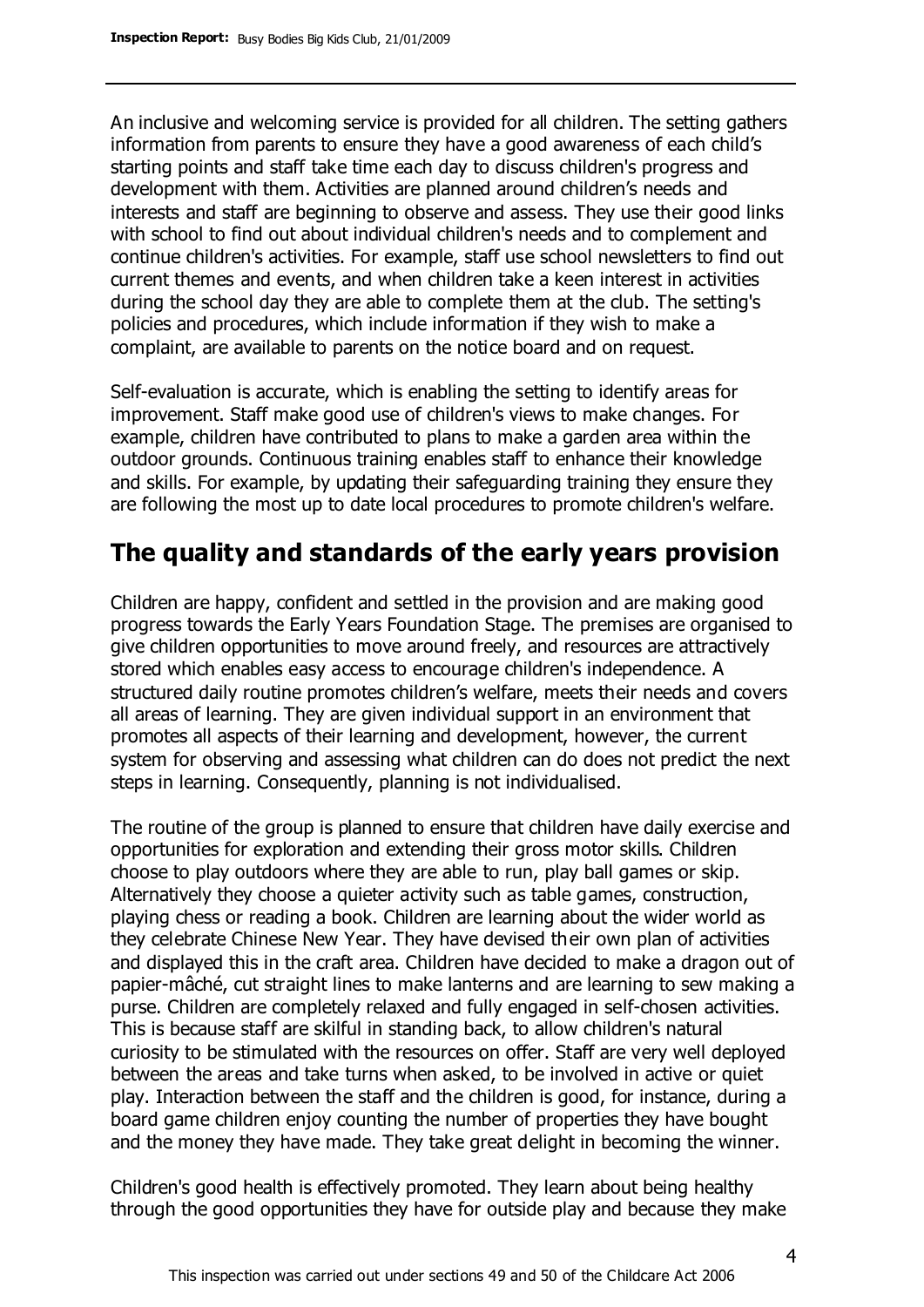choices about when to have their snack and prepare it themselves from a range of options. These include crackers, plain biscuits, different spreads, cucumber and tomatoes, fresh fruit, seeds, raisins and a choice of drinks. Laminated pictures of the snack choices are displayed on the notice board above the table where the food is. Snack time presents as a social occasion where children and staff sit together at the table and children clean away their own plates when they have finished.

Good behaviour is an expectation and staff are positive role models for the children. Children are well behaved and learn about what is acceptable through positive strategies appropriate to their age. They have set their own house rules which are displayed on the wall. Children are well mannered and polite, resulting in many children saying please and thank you spontaneously.

Children's safety is effectively managed. They are cared for in a safe, child orientated environment where they learn to take care of themselves. They practice emergency evacuation drills routinely and children can explain what to do in the event of a fire. Children clearly enjoy their time at the club and they thrive on staff's interaction and attention.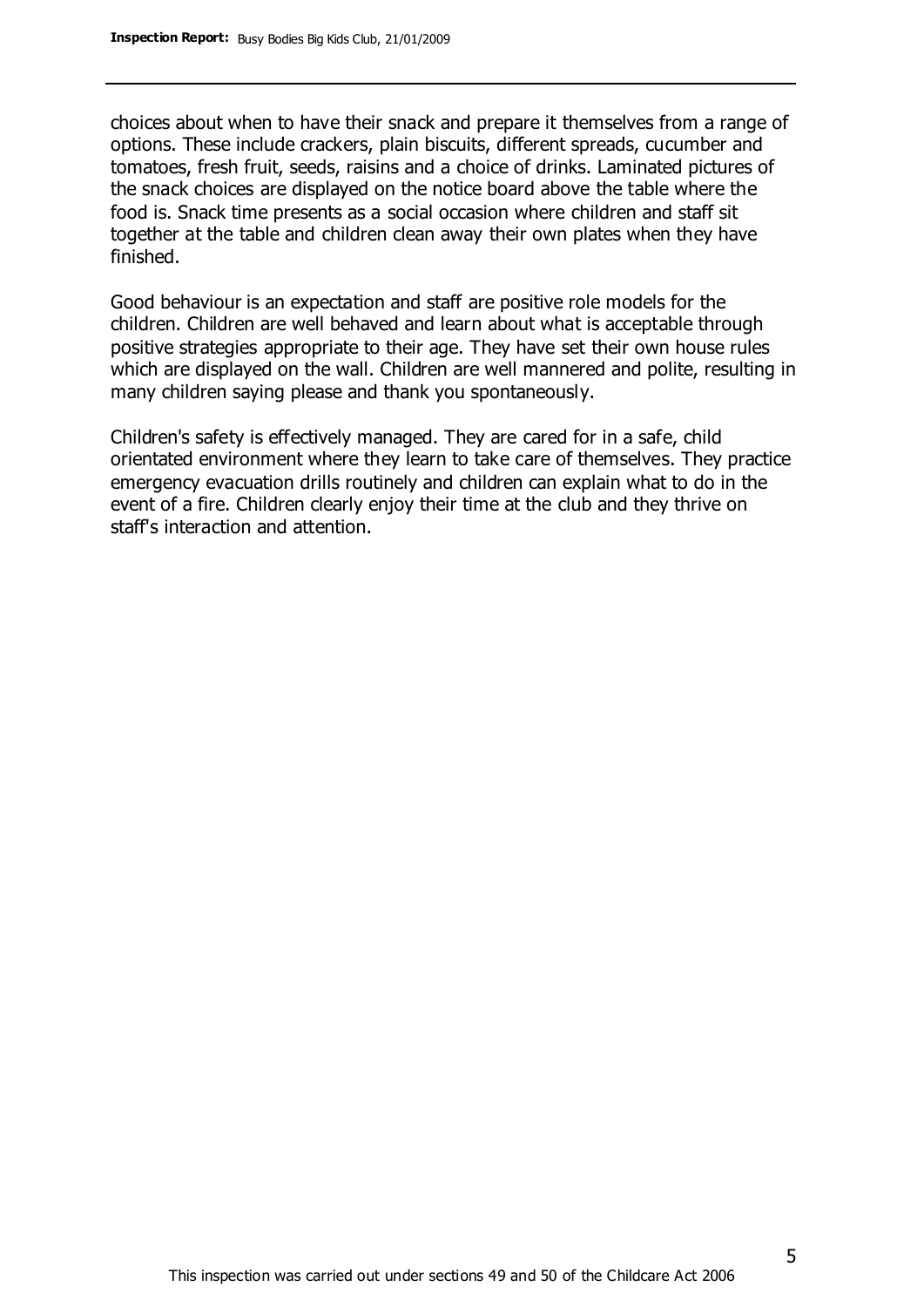# **Annex A: record of inspection judgements**

#### **The key inspection judgements and what they mean**

Grade 1 is Outstanding: this aspect of the provision is of exceptionally high quality Grade 2 is Good: this aspect of the provision is strong Grade 3 is Satisfactory: this aspect of the provision is sound Grade 4 is Inadequate: this aspect of the provision is not good enough

### **Overall effectiveness**

| How effective is the provision in meeting the needs<br>of children in the Early Years Foundation Stage? |  |
|---------------------------------------------------------------------------------------------------------|--|
| How well does the provision promote inclusive practice?                                                 |  |
| The capacity of the provision to maintain continuous                                                    |  |
| improvement.                                                                                            |  |

### **Leadership and management**

| How effectively is provision in the Early Years               |  |
|---------------------------------------------------------------|--|
| <b>Foundation Stage led and managed?</b>                      |  |
| How effective is the setting's self-evaluation, including the |  |
| steps taken to promote improvement?                           |  |
| How well does the setting work in partnership with parents    |  |
| and others?                                                   |  |
| How well are children safequarded?                            |  |

### **Quality and standards**

| How effectively are children in the Early Years<br><b>Foundation Stage helped to learn and develop?</b> |   |
|---------------------------------------------------------------------------------------------------------|---|
| How effectively is the welfare of children in the Early                                                 | ר |
| <b>Years Foundation Stage promoted?</b>                                                                 |   |
| How well are children helped to stay safe?                                                              |   |
| How well are children helped to be healthy?                                                             |   |
| How well are children helped to enjoy and achieve?                                                      |   |
| How well are children helped to make a positive                                                         | 2 |
| contribution?                                                                                           |   |
| How well are children helped develop skills that will                                                   |   |
| contribute to their future economic well-being?                                                         |   |

Any complaints about the inspection or report should be made following the procedures set out in the guidance available from Ofsted's website: www.ofsted.gov.uk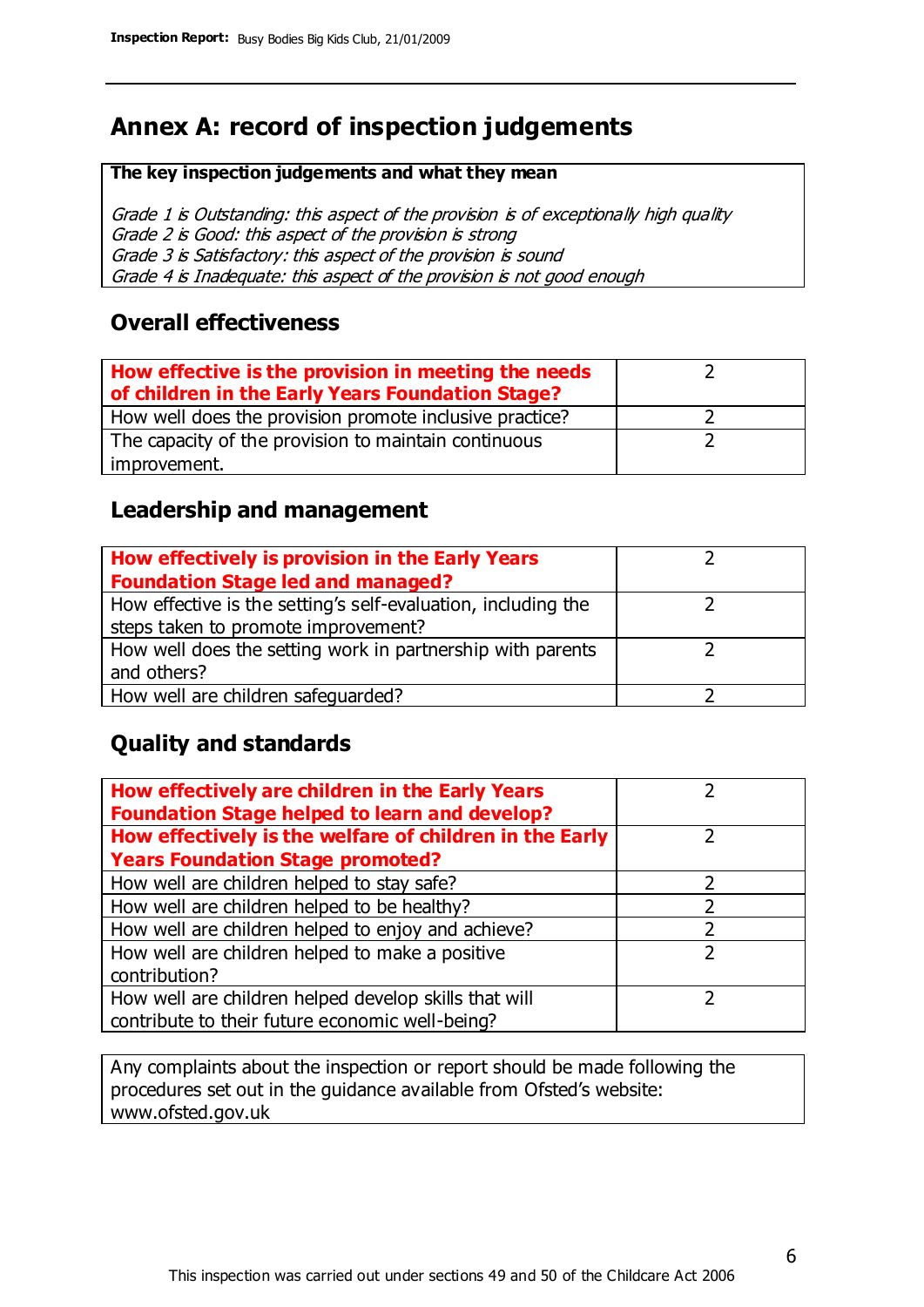# **Annex B: the Childcare Register**

| The provider confirms that the requirements of the<br>compulsory part of the Childcare Register are: | Met |
|------------------------------------------------------------------------------------------------------|-----|
| The provider confirms that the requirements of the<br>voluntary part of the Childcare Register are:  | Met |